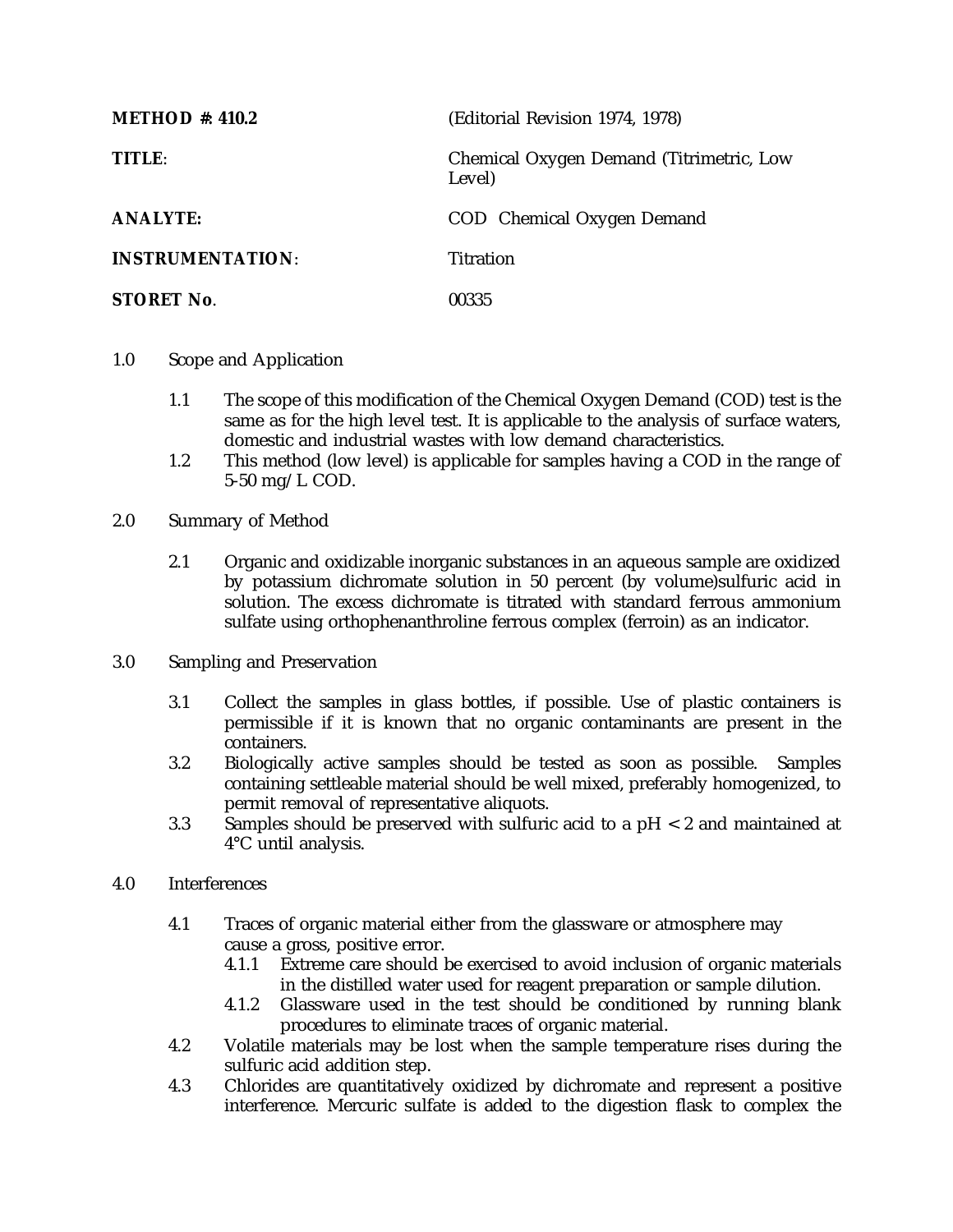chlorides, thereby effectively eliminating the interference on all but brine and estuarine samples.

- 5.0 Apparatus
	- 5.1 Reflux apparatus: Glassware should consist of a 500 mL Erlenmeyer flask or a 300 mL round bottom flask made of heat-resistant glass connected to a 12 inch Allihn condenser by means of a ground glass joint. Any equivalent reflux apparatus may be substituted provided that a ground-glass connection is used between the flask and the condenser.

## 6.0 Reagents

- 6.1 Distilled water: Special precautions should be taken to insure that distilled water used in this test be low in organic matter.
- 6.2 Standard potassium dichromate solution (0.025 N): Dissolve 12.259 g  $K_2Cr_2O_7$ , primary standard grade, previously dried at 103°C for two hours, in distilled water and dilute to 1000 mL. Mix this solution thoroughly then dilute 100.0 mL to 1000 mL with distilled water.
- 6.3 Sulfuric acid reagent: Conc.  $H_2SO_4$  containing 23.5g silver sulfate,  $Ag_2SO_4$ , per 4.09 kg bottle. (With continuous stirring, the silver sulfate may be dissolved in about 30 minutes.)
- 6.4 Standard ferrous ammonium sulfate (0.025 N): Dissolve 98 g of Fe(NH<sub>4</sub>)<sub>2</sub>(SO<sub>4</sub>)<sub>2</sub> $\cdot$ 6H<sub>2</sub>O in distilled water. Add 20 mL of conc. H<sub>2</sub>SO<sub>4</sub> (6.8), cool and dilute to 1 liter. Dilute 100 mL of this solution to 1 liter with distilled water. This solution must be standardized daily against  $K_2Cr_2O_7$  solution.<br>6.4.1 Standardization: To approximately 200 mL of distilled water
	- 6.4.1 Standardization: To approximately 200 mL of distilled water add 25.0 mL of 0.025 N K<sub>2</sub>Cr<sub>2</sub>O<sub>7</sub> (6.2) solution. Add 20 mL of H<sub>2</sub>SO<sub>4</sub> (6.8) and cool. Titrate with ferrous ammonium sulfate (6.4) using 3 drops of ferroin indicator (6.6). The color change is sharp, going from blue-green to reddish-brown.

$$
\text{Normality} = \frac{(\text{mL K}_2 \text{Cr}_2 \text{O}_7) \ (0.025)}{\text{mL Fe(NH}_4)_2 \ (S\text{O}_4)_2}
$$

- 6.5 Mercuric sulfate: Powdered HgSO<sub>4</sub>.<br>6.6 Phenanthroline ferrous sulfate (ferro
- Phenanthroline ferrous sulfate (ferroin) indicator solution: Dissolve 1.48 g of 1-10 (ortho)phenanthroline monohydrate, together with 0.70 g of  $FeSO_4\bullet 7H_2O$  in 100 mL of water. This indicator may be purchased already prepared.
- 6.7 Silver sulfate: Powdered  $Ag_2SO_4$ .<br>6.8 Sulfuric acid (sp. gr. 1.84): Concer
- Sulfuric acid (sp. gr. 1.84): Concentrated  $H_2SO_4$ .
- 7.0 Procedure
	- 7.1 Place several boiling stones in the reflux flask, followed by 50.0 mL of sample or an aliquot diluted to 50.0 mL and 1 g of  $HgSO<sub>4</sub>$  (6.5). Add 5.0 mL conc.  $H<sub>2</sub>SO<sub>4</sub>$ (6.8); swirl until the mercuric sulfate has dissolved. Place reflux flask in an ice bath and slowly add, with swirling, 25.0 mL of 0.025 N  $K_2Cr_{20}$ , (6.2). Now add